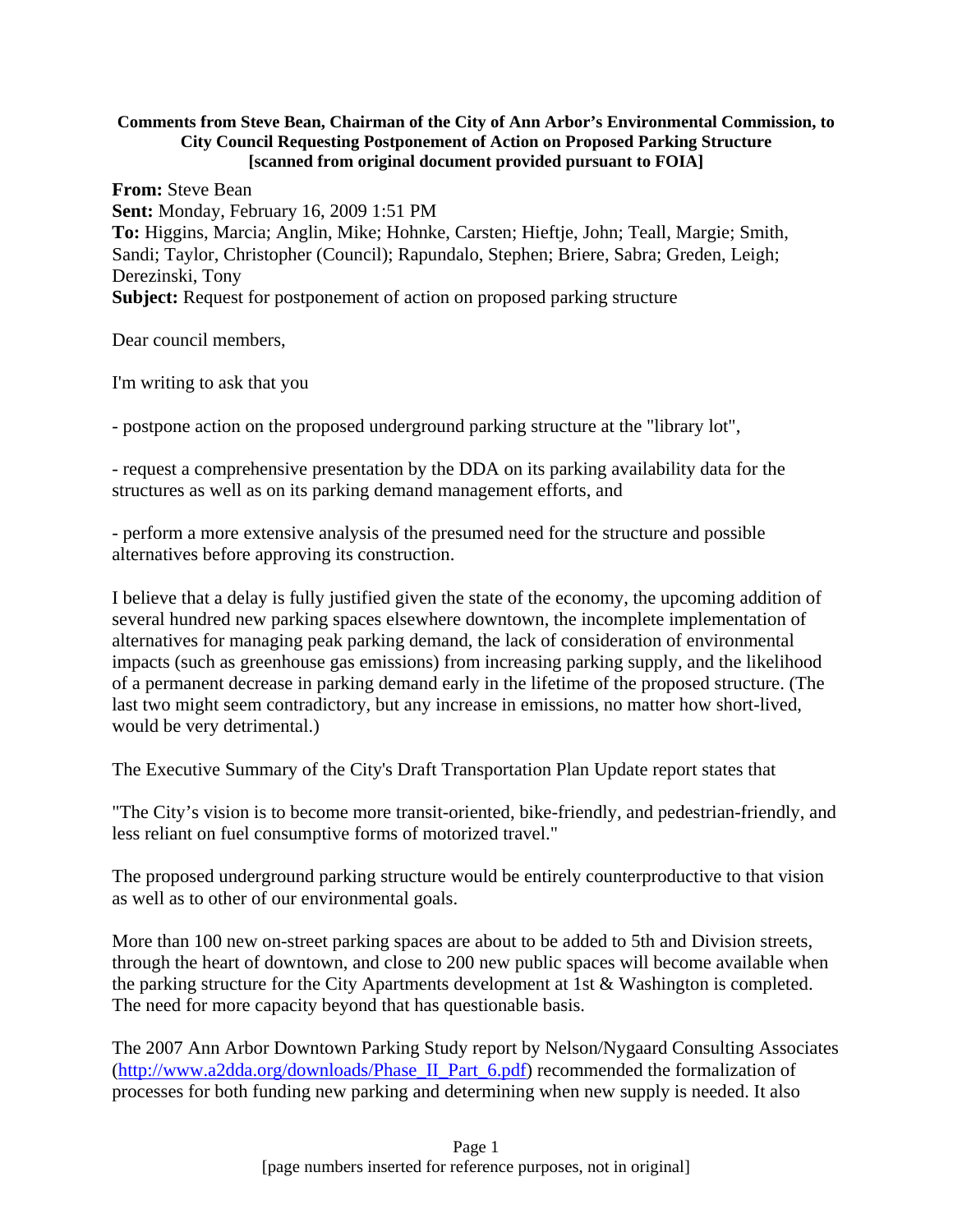recommended that "parking demand management options be exhausted" before undertaking new construction or instituting higher rates. The City has not followed these recommendations, nor have more than a few of the eighteen "Immediate Actions" listed in the report been implemented. Those that have been pursued, such as the DDA's experiment with valet parking at the Maynard structure, are just getting underway and have insufficient results to evaluate at this point. Meanwhile, both new construction and rate increases are proposed to be undertaken simultaneously.

The technology and data available to the DDA on the parking system have opened opportunities for improved service as well as better load management. However, to my knowledge, load balancing has yet to be explored. Likewise, other resources, such as the surplus spaces in underutilized private surface lots, have not been considered for near-term peak demand management.

Meanwhile, the getDowntown program has compiled an impressive record of success with its initiatives. For example, the number of go!pass trips has increased each of the last four years, by an overall increase above the base year (2003-2004) of more than 35%.

Unfortunately, AATA is now considering a rate increase for bus riders. The most likely outcome with regard to ridership of such a change would be for some users to find alternatives (perhaps even going back to commuting by car and parking in the structures.) The 2007 Annual Report of AATA (http://www.theride.org/pdf/AnnualReport2007.pdf) noted that "over 80% of evening downtown workers reported that they park at on-street meters." Clearly, the lack of coordination between our parking and transit systems threatens our efforts to achieve our community goals and has much room for improvement before we resort to adding expensive capacity to handle peak demand.

One alternative would be for a portion of the funds that would otherwise be used to build and maintain the parking structure to be redirected so that the bus system can be improved without raising fares. While U-M president Mary Sue Coleman has stated that the university does not "do" payment in lieu of taxes, they do contribute to AATA's operating budget. The City and AATA could make a very strong case to the university that similarly increasing its funding to the transit system would be in their interest as well. It also might enable a greater integration of the AATA and university bus systems.

Below I've provided responses (including some components of possible alternative approaches) to comments I've heard or read regarding this issue.

Thank you for your consideration and your valuable service to our community. I'll gladly respond to any questions. (I had hoped to attend the caucus meeting on Sunday in order to discuss this, but learned on Saturday that it had been cancelled.)

Steve Bean **[redacted]**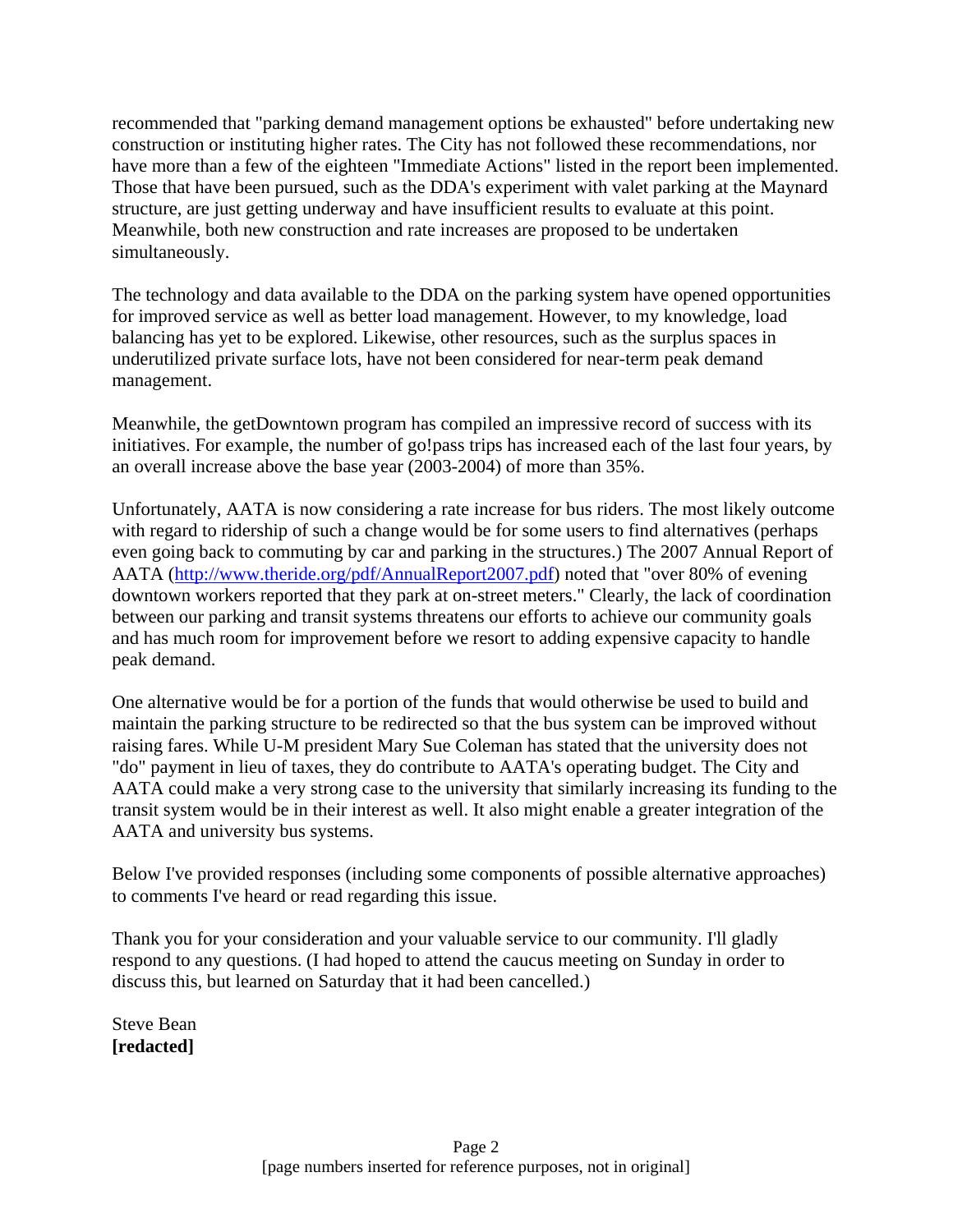### *- People will continue to drive cars.*

Yes, but less than in the past. Oil supply is expected to decline 2-4%/year minimum (and as high as 7%/year), beginning as early as 2010. That translates to an expected price increase of between 8%/year and 40%/year. Assuming a fairly conservative cost increase of 20% per year, in order to maintain zero net increase in fuel cost for driving, the owner of a car that currently gets 20 mpg would have to somehow get at least 24 mpg next year and almost 50 mpg five years from now. Five years later, they'd need to be getting almost 124 mpg. The historical turnover of the US vehicle fleet is about 15 years. On top of the higher cost for driving, most other expenses will go up, making the purchase of new vehicles even less affordable. The 2006 parking study data are already out of date with regard to these changes and trends.

(While demand in the US decreased in June 2008 by 388,000 barrels/day, it increased by 475,000 barrels/day in China, more than offsetting the demand reduction [http://www.gulfnews.com/business/Oil\_and\_Gas/10230996.html.] The number of cars in China in 1993 was less than 750,000. By 2004 the number had reached 6 million. By 2005, 8 million; by 2007, 20 million. Due to that increased global demand, coupled with the coming decline in supply, gas prices will continue to rise unless drivers respond with drastic cuts in driving.)

When cars in use eventually do become smaller on average, more on-street spaces could be created, possibly by 10% or more. When people begin driving less, more existing traffic lanes could be converted to parking in order to compensate for any loss of spaces if surface lots are lost to development. Q: How many such potential spaces are there?

### *- The parking structure would pay for itself over its lifetime through parking fees received.*

While the current *system* pays for itself, the individual structures don't pay for themselves. They're essentially subsidized by the surface lots and on-street spaces. Furthermore, if parking demand declines soon, the structures will become even greater financial sinks.

In any case, this assertion doesn't take into account the opportunity cost compared to the alternatives. One alternative is to leave the existing surface lot. Another would be to sell the land to a private developer and receive both the sale price and the subsequent tax payments. In economic terms, the proposed structure may be the worst of those three scenarios, especially if insufficient resources remain for the necessary development of a sustainable infrastructure.

### *- If parking demand decreases, the DDA can close surface lots and remove older structures from service, which would free up those sites for more productive uses.*

A distinction needs to be made between short-term and long-term parking needs. Most of the long-term parking is in the structures. Eliminating surface lots may not be appropriate if most of the demand decrease is for long-term parking, which seems likely (or at least more desirable.) Eliminating parking structures before the end of their useful life would be wasteful if it could possibly be avoided**.** Eliminating them at all will require skillful management of the system (much like the situation we now face), primarily because the reduction in spaces would need to occur in large blocks. Furthermore, the surface lots have the highest demand throughout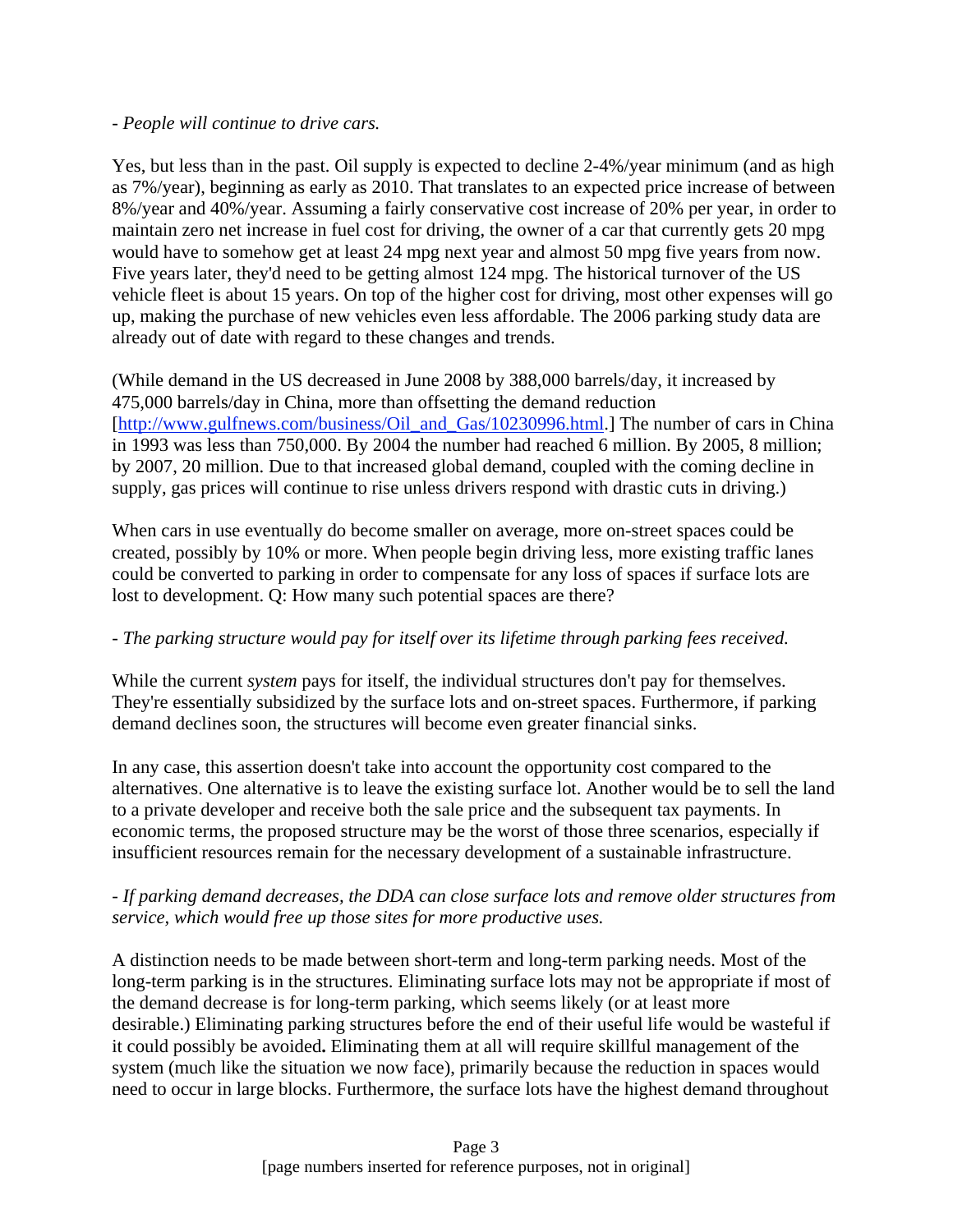the day and charge the highest rates. The impact of eliminating such spaces in favor of keeping structure spaces (including underground ones) hasn't been fully considered.

The new surface lot at the old Y site plus the new on-street spaces to be added on 5th and Division will provide about 200 spaces for short-term use.

More permit spaces could be made available in the existing structures by using the improved parking system data and technologies to manage the capacity at 90% or higher rather than the recommended 85%, at least until new rates are implemented and future demand trends become clearer.

The DDA could provide coordination services to match commuters with private lot owners to take advantage of their large surplus of (widely distributed) unused spaces. The parking study contains a recommendation to that effect. This would also provide an economic benefit to *existing* downtown businesses.

### *- We need more parking to attract new businesses to downtown.*

While some potential employers would prefer to have publicly provided parking for their employees, others might prefer their employees to use a reliable transit system with adequate backup services, such as guaranteed ride home. Smaller businesses and those with a commitment to community sustainability may not have the expectation of subsidized parking.

Our challenge isn't to beat the malls and the townships at the parking game, it's to envision and create a downtown that's better and more attractive to potential residents, businesses, and visitors than the current one. The parking study report duly notes the need for things like keeping sidewalks clear of snow, for example. Parking will continue to play a role, but a declining one and only one among many.

In terms of value to downtown businesses, the best opportunity may very well lie in attracting more visitors on days and times when the parking system is underutilized.

# *- The DDA has a 1000+ person waiting list for parking permits which the new structure could address.*

We don't know enough about those people's current situations to assess the value to them of a structure at this site (as far as I'm aware.) Are they even still looking for a permit since getting on the list? Would they like to park at this site? What are they doing now to meet their parking/commuting needs? Do they want a permit because it's cheaper than where they're currently parking? How much are they willing to pay? Even if that demand does currently exist, a new parking structure would be a 50-year-lifetime fix to a problem that might only exist for 5 years or less. More information is needed on the status of the waiting list before making a large long-term investment.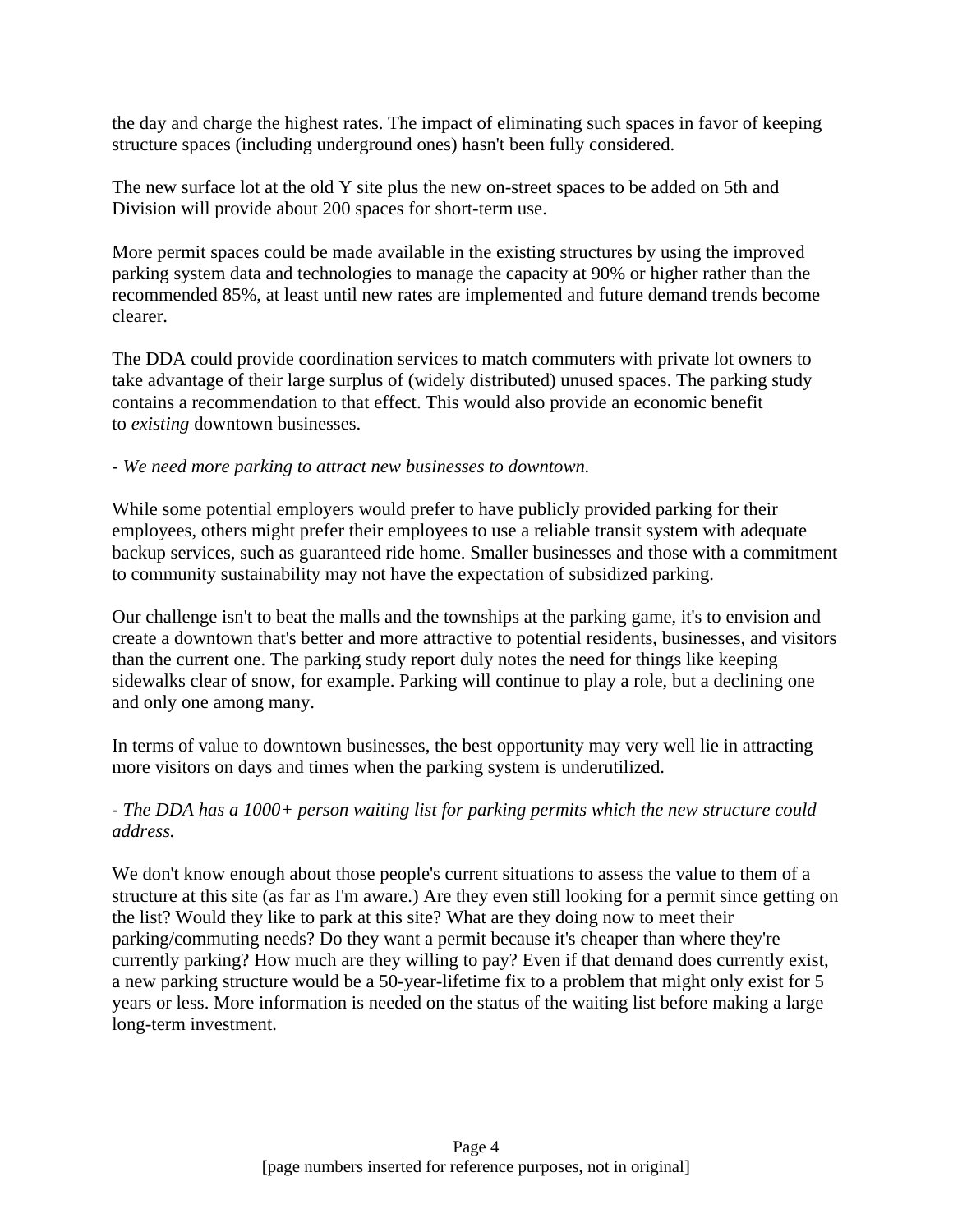### *- Of course we need to support all the alternatives--and we do, but we need more parking too.*

The two are at cross purposes, with the alternatives moving us toward sustainability and the construction of more parking spaces moving us away from it. If demand for more parking truly exists at this time, it's a demonstration that the investments in alternatives haven't been sufficient to offset the past and current subsidies for parking and single-occupant-vehicle use, and that the price of parking is too low. If we ultimately need a sustainable transit system (and we do), investing in the current unsustainable system is a waste of valuable resources, especially if it doesn't end up paying for itself.

# *- Providing parking downtown for potential employers will result in jobs to help Ann Arborites who are suffering through home foreclosures and other economic difficulties.*

Building an underground parking structure isn't a quick fix. Construction will take time and result in a temporary decrease in parking supply in the short term. If parking really is that important and a crisis exists, there are other means of addressing it more quickly and directly. In the longer term, it's very difficult to estimate the value of downtown parking to specific individuals. (Also, it's debatable how much can be done locally to address problems that result from economic issues rooted more at the state and national levels.) From the perspective of an employer/commuter, a \$5/year go!Pass is far more affordable than a \$1500/year parking permit. Improving the affordability of downtown employment for the currently employed is far more within the DDA's influence than providing a solution to the others.

# *- Parking belongs underground.*

Yes, for new, private developments for overnight storage, putting the parking spaces underground makes good sense. Also perhaps for new public developments (e.g., government facilities) where long-term parking is necessary. However, constructing underground parking to replace aboveground structures before their end of life would be a waste of existing resources (assuming that existing parking supply distribution is adequate, and even lacking that it would be questionable.) Likewise, existing resources (i.e., private surface lots, driveways, and public streets) should be maximized to meet parking needs before building a new structure.

# *- An underground parking structure at this site will be good for the library.*

# The 2008 library users survey results

(http://www.aadl.org/buildings/downtown/surveyresults) indicate that the addition of an underground structure would result in more people parking at the site than currently use the surface lot (see questions 10 and 16.) However, it's not clear to what extent those people would increase use of the library, nor to what extent they would increase their number of trips downtown. Parking supply was identified as a problem by only about 10 of the more than 6000 survey participants. (Question 1 asked about the importance of adequate parking, not about the need for more.) Without more information we can't adequately assess the value of the proposed structure to library users (or to downtown in general, for that matter, at least not from the survey results.)